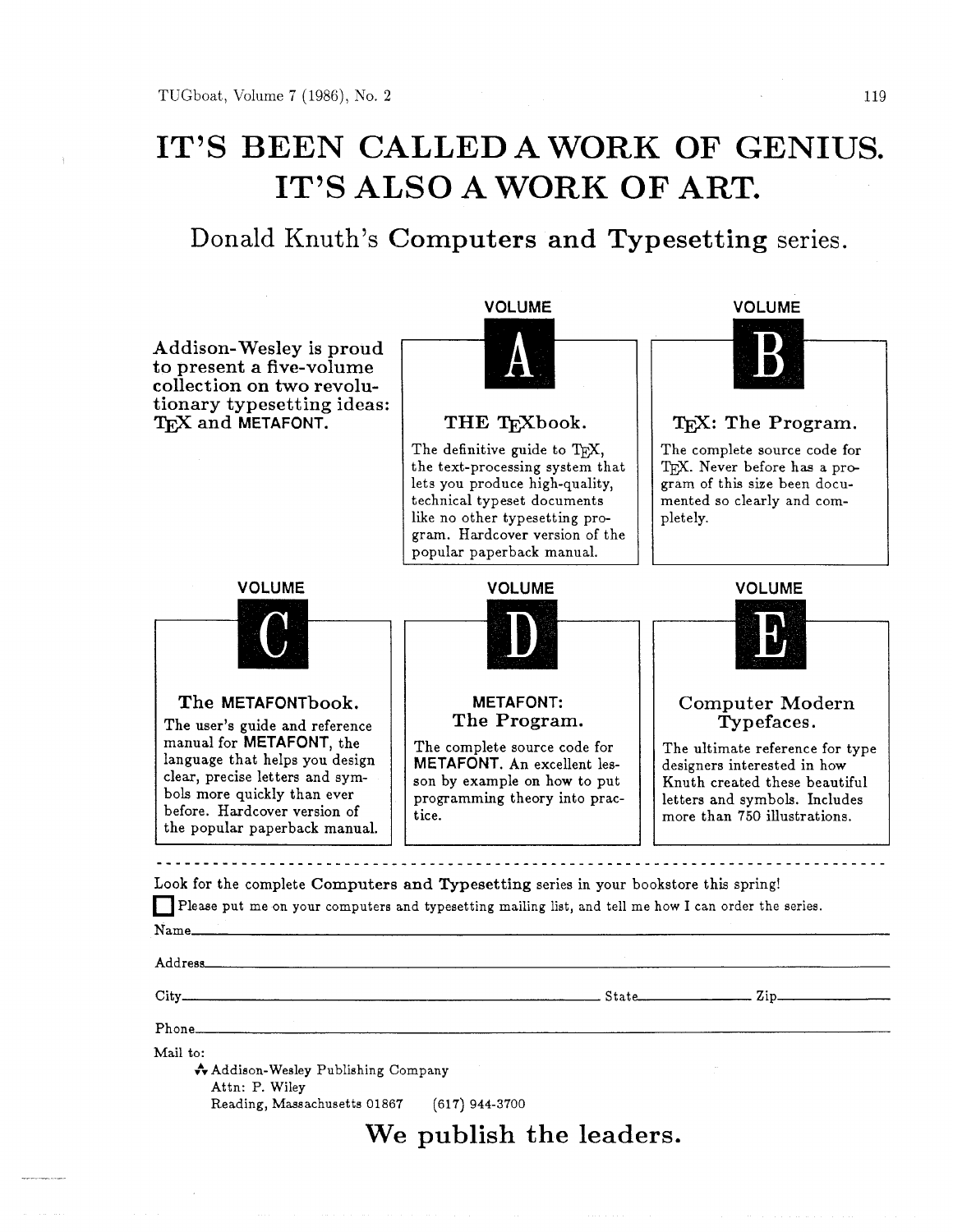# Your **Complete** Supplier of TFX for the PC!

 $~{\rm ln}c ~ ~ ~ \dots$  now offers a list of software, fonts and hardware so that we can be your complete  $T_F X$  outfitter for PC and AT workstations. We have joined forces with Textset,  $n<sup>2</sup>$  Computer Consultants, and the Metafoundry to bring you these products:

#### SOFTWARE:

Personal

 $PCTFX^{\bigcirc}$  A full TFX82, version 2.0, including INITEX, LIFX 2.09, LIFX User's Guide,  $A_M$ S-T<sub>E</sub>X, and Mike Spivak's PCT<sub>E</sub>X Manual and VANILLA macro package. 33% faster than version 1.01! Runs IsTFX in 512K RAM!  $249.$ 

- **PCDOT** Device drivers for the following dot-matrix printers: Epson FX, RX and LQ printers, IBM Graphics Printer, and the Toshiba 1340, 1350, P351 printers. Each driver includes over  $230$  TgX and LTgX fonts. \$95. each.
- **DVIL ASER/HP** Textset's new device driver for the HP LaserJet Plus. Operates with standard serial or parallel ports - no additional hardware needed. Includes complete TEX and IsTEX fonts.  $$249.$
- **PCLaser** Device drivers for several popular laser printers: Apple LaserWriter (Postscript) (Textset), QMS Lasergrafix 800, 1200 (n2 Computer Consultants, Textset), Imagen 8,12,24/300 (Textset), Corona LP300 and JLASER (HP LaserJet) . Includes complete  $T_F X$  and  $T_F X$  fonts. From \$249. each.
- **Preview** Textset's popular Preview is now available for the PC. Requires the Hercules Graphics Card, IBM Enhanced Graphics Adapter, or Tecmar Graphics Master. \$225.

#### FONTS:

MF **Medley** 44 Popular fonts from the Metafoundry library. Includes printer and screen preview resolutions of Chel fonts (Computer Helvetica, shown here), and Copperplate, Black Letter and Schoolbook headline fonts. Specify printer resolution (180, 240 or 300 DPI) \$100.

#### HARDWARE:

- **Corona Laser Printer** This device will print a full page of TEX output, and employs the same Canon CX print engine found in popular laser printers. Comes with PCT<sub>E</sub>X and the Corona device driver. Complete software and hardware: only \$2995.
- **J LASER** An interface card for your PC with 1 MB RAM and a direct connection to any Canon CX print engine (HP LaserJet, QMS KISS and others). Allows high resolution full page printing. From \$699.

Join hundreds of satisfied PCTEX users. Write or call us today for complete product information. Inquire about educational and corporate discounts and site licensing.

System requirements: DOS 2.0 or later, 512K RAM, 10M hard disk. Preview requires appropriate graphics apadter. Corona Laser<br>Printer requires additional 512K RAM disk. Include \$8. shipping and handling for each U.S. order.



20 Sunnyside, Suite H Mill Valley, CA 94941 (415) 388-8853 Telex 510-601-0672

Distributors: Canada: Ahearn & Soper, Rexdale, Ontario, (416) 675-3999; UK: UniTEX Systems, Sheffield, (0742) 351 489; Germany: Kettler EDV-Consulting, Lenggries, (08042) 8081; France: Probe Informatique, Trappes, (3062) 2603;<br>Ireland: UniTEX, Dublin, 772941 x1983; Australia: The Wordworks, ACT, (062) 572893.

Trademarks: PCTEX, Personal TEX, Inc.; TEX, American Mathematical Society; IBM PC and AT, IBM Corp. Manufacturer's product names are trademarks of individual manufacturers. This ad was generated using PCTEX, and printed on a Cordata LP-300.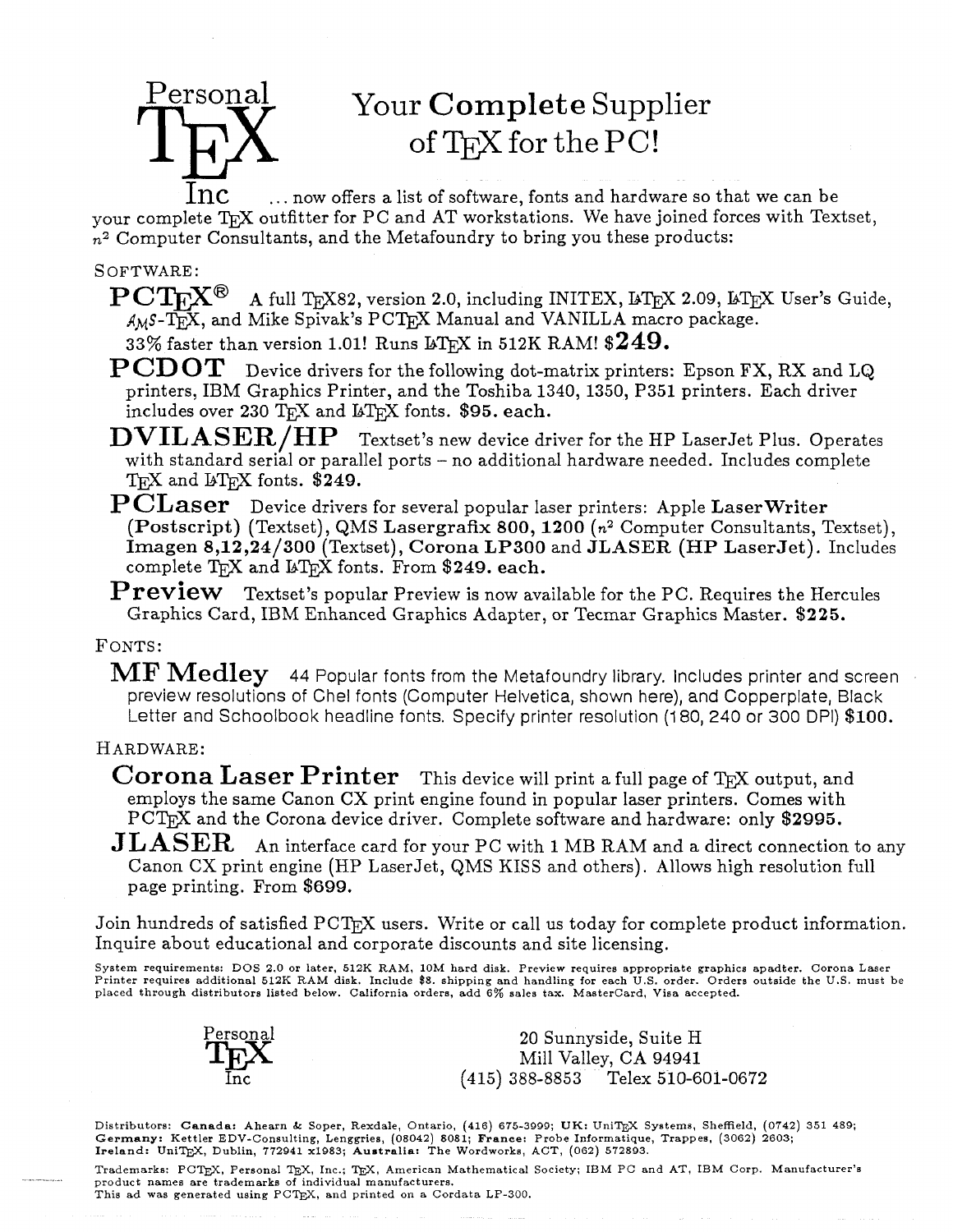## THE TALARIS 810: THE MISSING PIECE IN YOUR PERSONAL TYPESETTING SYSTEM



files. LoT<sub>EX</sub> the paper—

flexibility. What you don't need is a options for landscape orientation and printer that costs far more than your printing more than one copy of outprinter that costs far more than your printing more than one copy of out-<br>PC. PC. put.

#### Introducing the Talaris **810**

The *Talaris 810* is that printer—an 8-page-per-minute, 300 dots-per-inch laser printer that costs just \$3,850. Ideal for T<sub>F</sub>Xnicians on a budget.

And Talaris completes your personal typesetting system with fonts and software: T<sub>FX</sub> PROM font cartridges and a DVI file post-processor.

#### Talaris's T<sub>E</sub>X font cartridges

The *Talaris 810* comes with *12*  standard word processing fonts. Add one of Talaris's  $T<sub>F</sub>X$  font cartridges and start T<sub>F</sub>Xing. Each font cartridge contains from 16 to 30 TEX fonts. Choose from Plain, Plain  $+$  (30 fonts), Dutch Times Roman-like, or Swiss Helvetica-like  $T_{E}X$  font cartridges.

mands to support absolute character printed on a Talaris 810 laser printer.

### The Talaris **810** and graphics

Store digitized artwork, forms, and signatures as overlays. Then use  $TeX's$  \special command to call the overlays.

### Talaris, the personal typesetting software specialists

Talaris has the software to keep your *Talaris 810* printing up to speed. Talaris also offers the *Talaris 810* and LoT<sub>EX</sub> for VAX/VMS systems. And, for vector graphics and higher volume printing, Talaris offers a family of fullpage bit-map laser printers and software.

For more information, call or write Talaris Systems Inc, **5160** Carroll Canyon Road, P.O. Box **26lS80,** San Diego, CA 92126; (619) 587-0787.

Talaris's LoT<sub>E</sub>X DVI post-processor<br>LoT<sub>E</sub>X outputs ANSI 3.64 com-<br>laris's Dutch fonts; the original was laris's Dutch fonts; the original was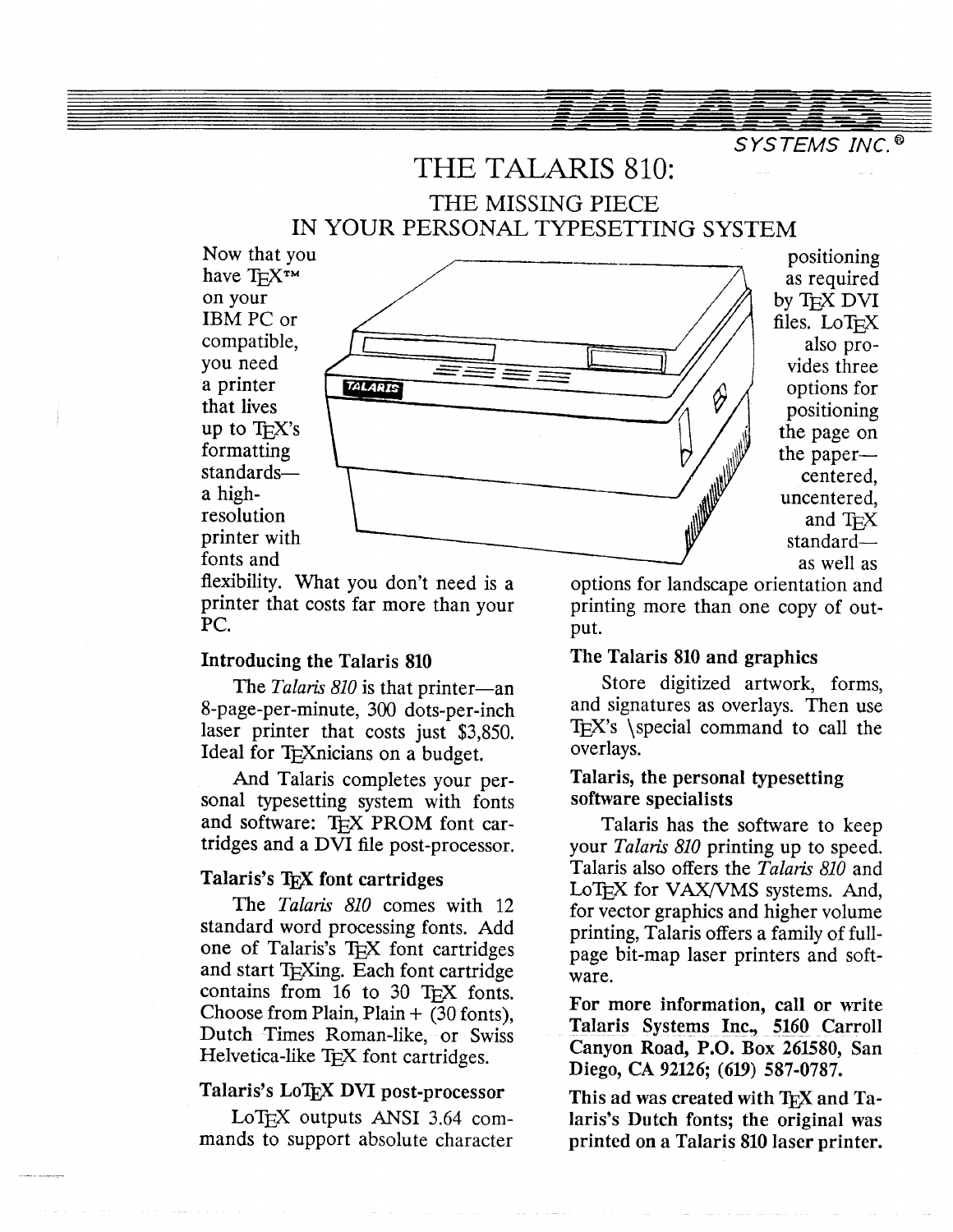

# Math and Technical Textbook Publishers

If you are creating your book files with Donald Knuth's TFX software package, Computer Composition Corporation can now offer the following specialized services:

- Converting T<sub>F</sub>X DVI files to the fully paginated typeset page. T<sub>F</sub>X input files can be submitted to us on diskettes or magnetic tape.
- Providing laser-printed page proofs which very closely simulate the final typeset page.
- Keyboarding from traditionally-prepared manuscripts via the T<sub>E</sub>X processing system.
	- Camera work, including the shooting of halftones, screens, line art, etc.

Call or write us for sample pages and proofs.

COMPOSITION COMPUTER CORPORATION MADISON HEIGHTS, MICHIGAN 48071 . (313) 545-4330 1401 WEST GIRARD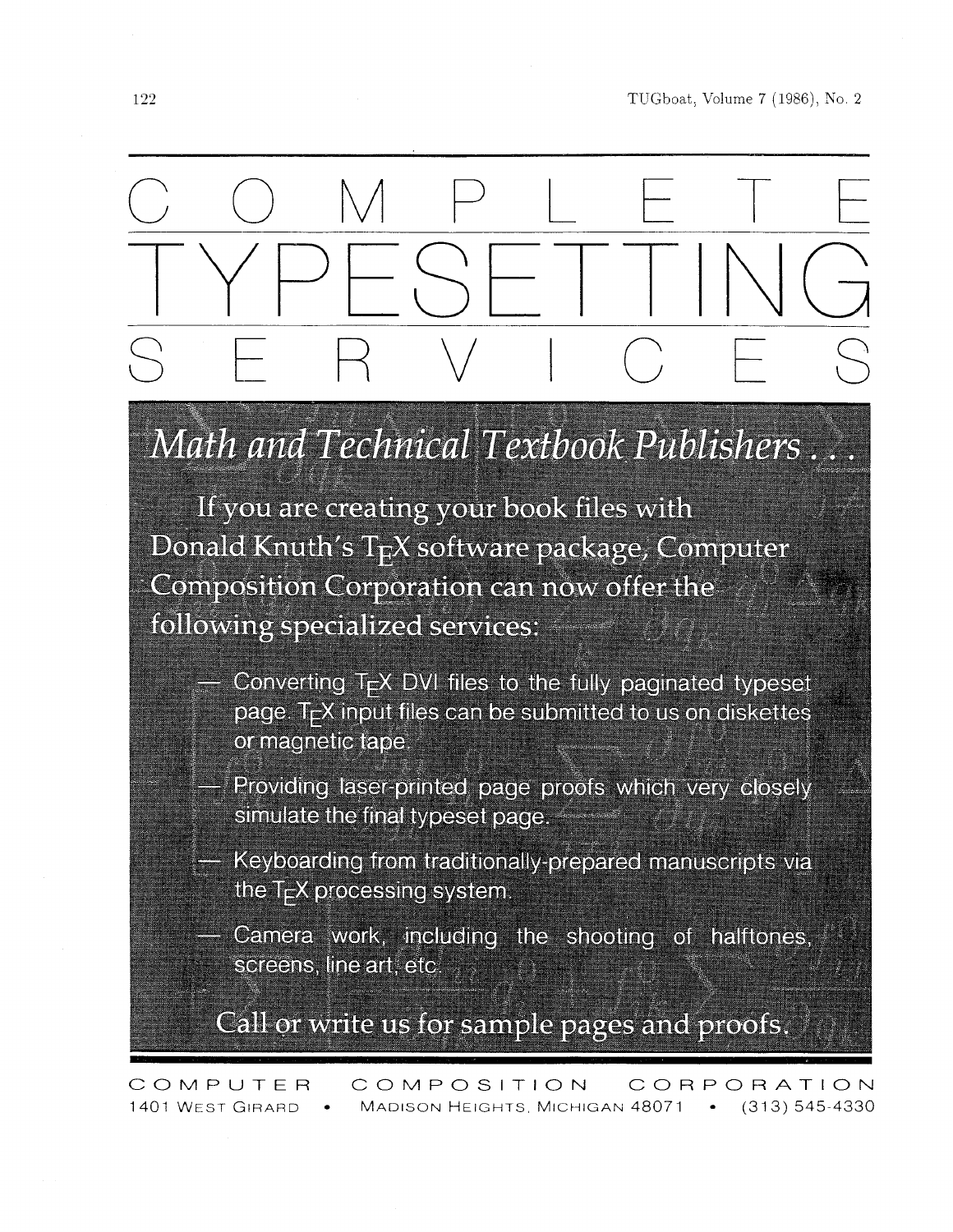| こくして<br>くらい |  |
|-------------|--|
|             |  |
|             |  |
|             |  |

New Directions in TEX

at the TUG Conference at Tufts University Visit our Demonstration July 22-23, 1986 Nobody thought it was possible!

123

 $(313)$  996-3566

48107

Michigan

 $\bullet$ 

Ann Arbor

Post Office Box 7993

 $\bullet$ 

 $\text{TXISEI},$  Inc. 416 Fourth Street